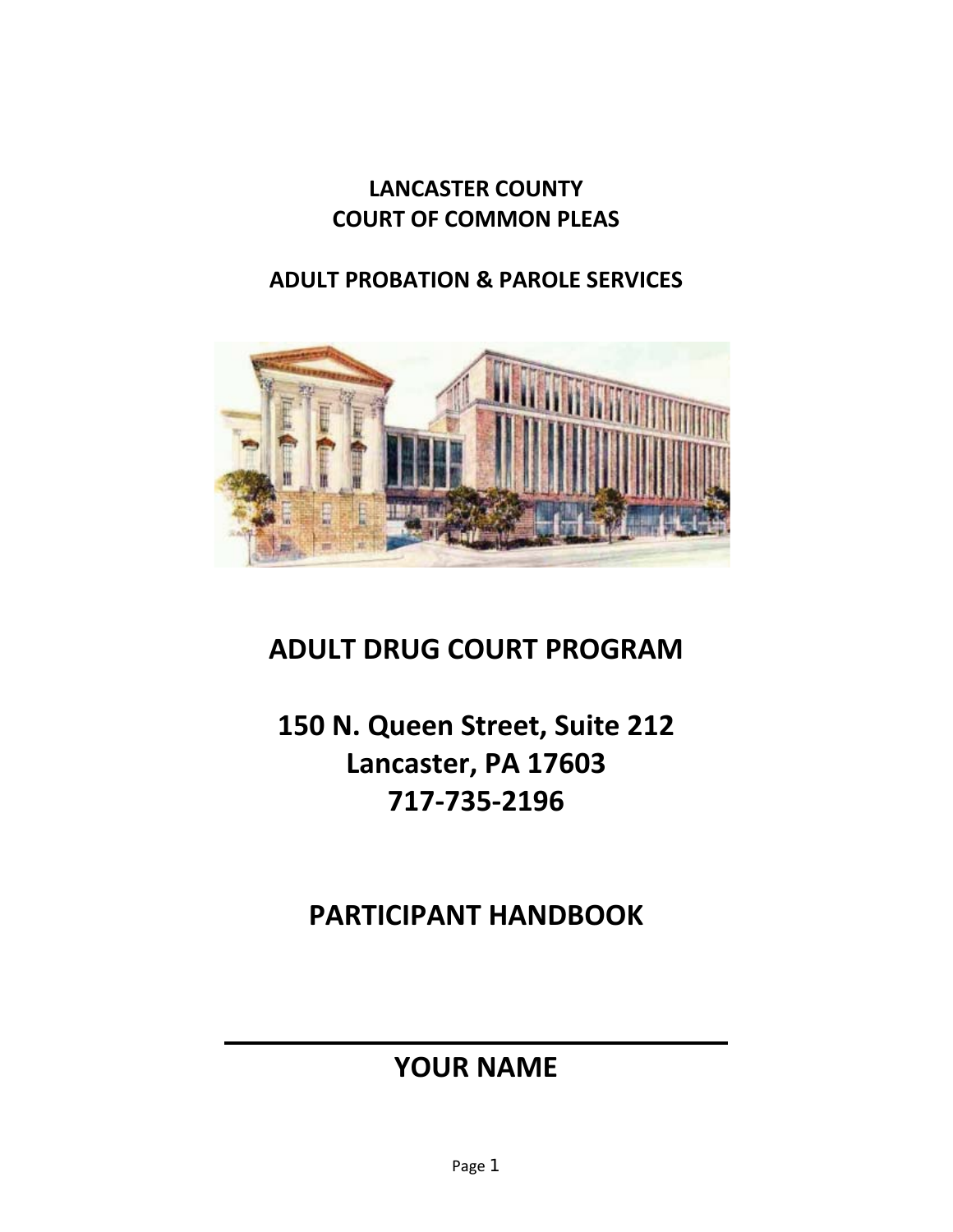#### **TABLE OF CONTENTS**

| Overivew                              | Page 2  |
|---------------------------------------|---------|
| <b>The Drug Court Team</b>            | Page 4  |
| <b>Drug Court Staffings</b>           | Page 4  |
| <b>Drug Court Hearings</b>            | Page 4  |
| Confidentiality                       | Page 5  |
| <b>Drug Court Phases</b>              | Page 6  |
| <b>Drug Court Rules Overview</b>      | Page 7  |
| <b>Sanctions</b>                      | Page 8  |
| <b>Incentives</b>                     | Page 8  |
| <b>Termination from Drug Court</b>    | Page 8  |
| <b>Chemical Testing</b>               | Page 9  |
| <b>Search and Arrest Requirements</b> | Page 9  |
| <b>Graduation</b>                     | Page 10 |
| <b>Alumni Group</b>                   | Page 10 |
| <b>Conclusion</b>                     | Page 10 |
| <b>Drug Court Phone Numbers</b>       | Page 11 |

#### **WELCOME!**

**\_\_\_\_\_\_\_\_\_\_\_\_\_\_\_\_\_\_\_\_\_\_\_\_\_\_\_\_\_\_\_\_\_\_\_\_\_\_\_\_\_\_\_\_\_\_\_\_\_\_\_\_\_\_\_\_\_\_\_\_\_\_\_\_\_\_\_\_\_\_**

**Welcome to the Lancaster County Court of Common Pleas Adult Drug Court. This Handbook is designed to answer your questions and provide overall information about the Drug Court Program. As a participant, you will be expected to follow the instructions given in Drug Court by the Judge and comply with the treatment plan developed for you by your Treatment provider and Drug Court Team.** 

**This Handbook will describe what is expected of you as a Drug Court participant. It will review general program information. If you are reading this Handbook it means that you are being considered for acceptance into Drug Court based on a review of your history of drug/alcohol use and other encounters with law enforcement. It also means we are confident that Drug Court may help you learn how to make successful choices free of the influence of drugs or alcohol.**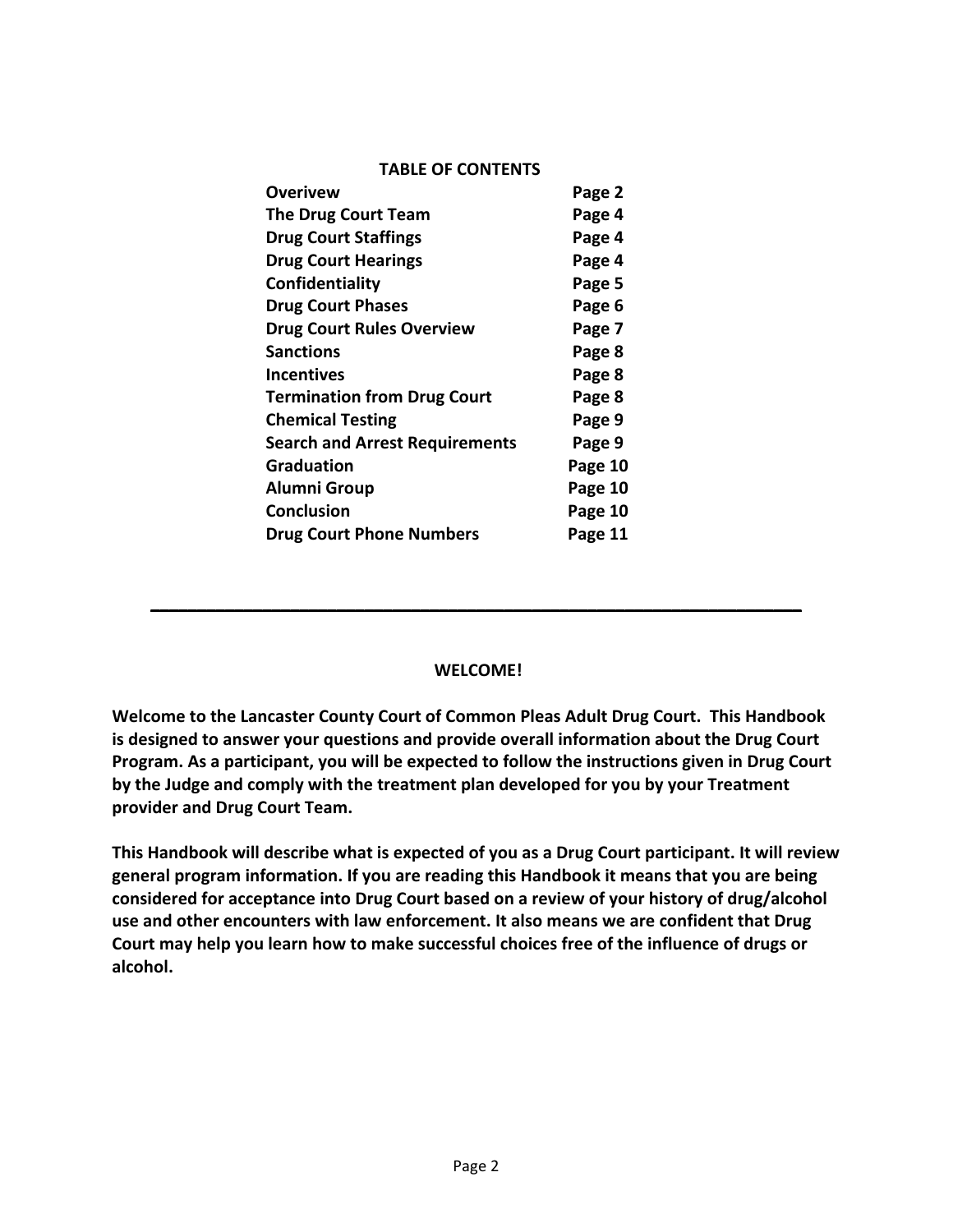# **OVERVIEW OF DRUG COURT**

The Lancaster County Court of Common Pleas has instituted a voluntary Adult Drug Court based on proven national research and program models. This provides the participant an opportunity to pursue treatment for their addiction(s), while productively addressing associated legal problems.

Once accepted, program participants can expect frequent contact with the Adult Drug Court Judge, Probation Officer, and Treatment Providers. They will be required to complete a Four Phase program culminating with graduation. The Phase program was designed to be completed in one year. When appropriate and following graduation, a participant may petition the court to have their charges dismissed, and/or reduced or record expunged.

Program participants will be expected to complete and participate in numerous pro‐social, treatment‐oriented activities. These will include: AA/NA Meetings, group and individual therapy, weekly Court appearances, probation appointments, and urine testing. The aforementioned ideas represent typical participant activities. Other activities should be expected, as each individual may require different levels of intervention based on their progress in Drug Court.

Adult Drug Court participants can also expect to receive sanctions if they violate Adult Drug Court program rules or fail to achieve Phase requirements. Possible violations include: missed appointments, failed or adulterated urine tests, new arrests/charges and lack of participation in treatment. Sanctions will be imposed relative to the violation, but will be graduated or progressive in nature. Sanctions may include: demotion in phase, fines, curfew restrictions, incarceration, and termination from the Adult Drug Court Program. The Adult Drug Court Team reserves the right to impose sanctions appropriate to the participant and violation.

Participants who maintain positive participation in the Lancaster County Court of Common Pleas Adult Drug Court may receive appropriate incentives as well. These incentives will be determined by the Adult Drug Court Team and will be dependent on available resources.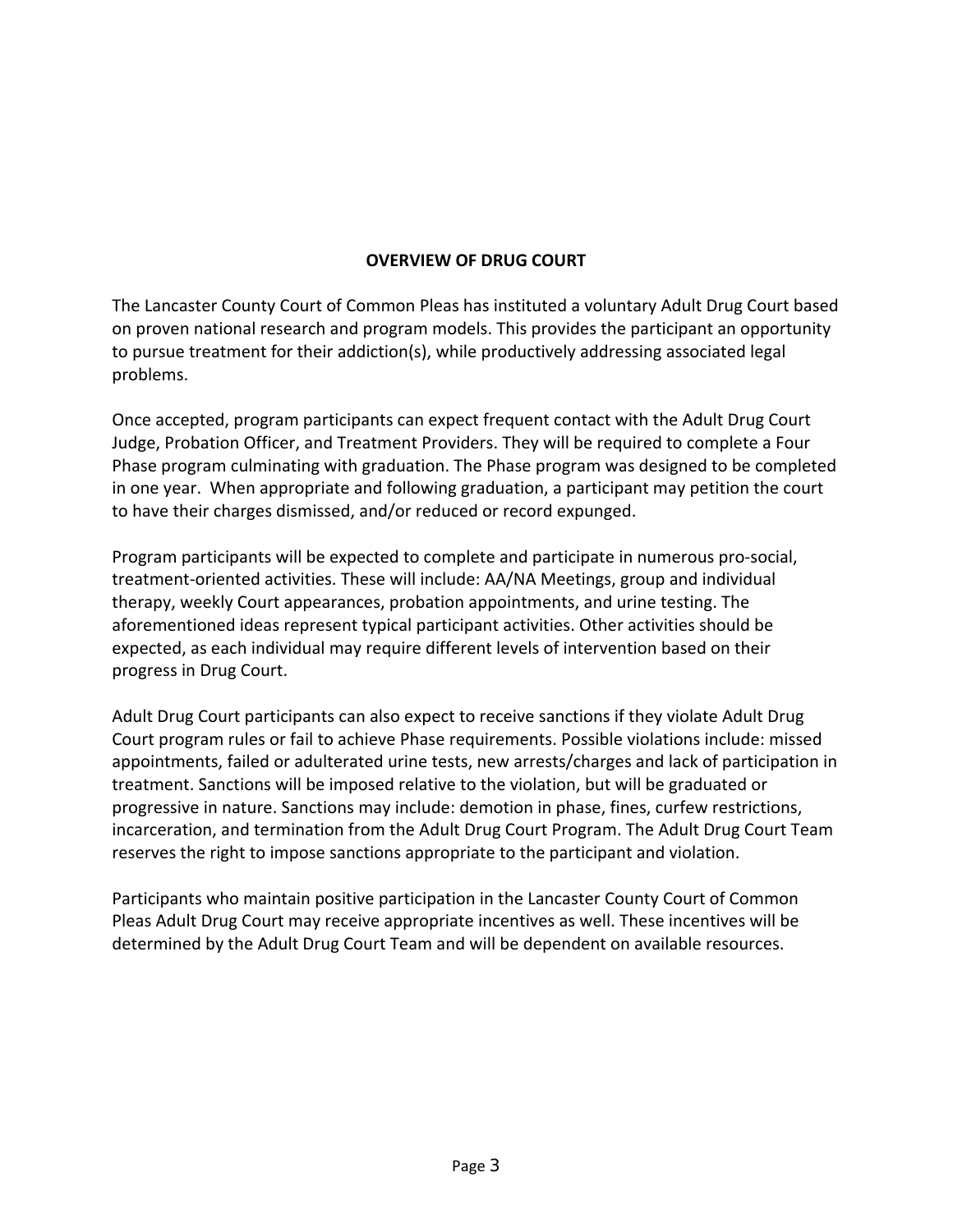# **THE DRUG COURT TEAM**

The Drug Court Judge will make all decisions regarding your participation in the Drug Court Program with input from the Drug Court Team. In addition to the Judge, the Drug Court Team consists of the following members:

- $\rightarrow$  Assistant Public Defender
- $\rightarrow$  Assistant District Attorney
- $\rightarrow$  Drug Court Coordinator
- $\rightarrow$  Probation Officer
- $\rightarrow$  Treatment Provider

Prior to the Drug Court session, the Drug Court Team members familiarize themselves with your progress so that they may discuss that progress with you during the Drug Court session.

## **STAFFINGS**

Before your Drug Court hearing, the Drug Court team will discuss participants' progress. This discussion will include your drug testing results, attendance, participation and cooperation in the treatment program, employment or other requirements that may have been imposed. The judge may ask questions about your progress and discuss any problems you may be having. If you are doing well you may be rewarded with reduced program requirements or, at times, other incentives. If your progress reports show that you are not doing well, the judge will discuss this with you and determine future action, which could include sanctions in order to help you remember your goals in the program.

## **DRUG COURT HEARINGS**

As a Drug Court participant, you will be required to appear in Drug Court on a regular basis. The number of times you must appear depends upon the phase of Drug Court you are currently in. Failure to appear may result in a warrant being issued for your arrest and detention in jail until you can appear before the Court. If you have questions about your Court appearances you may contact your Probation Officer, Treatment Provider or your attorney. The phases of Drug Court are listed on the next page.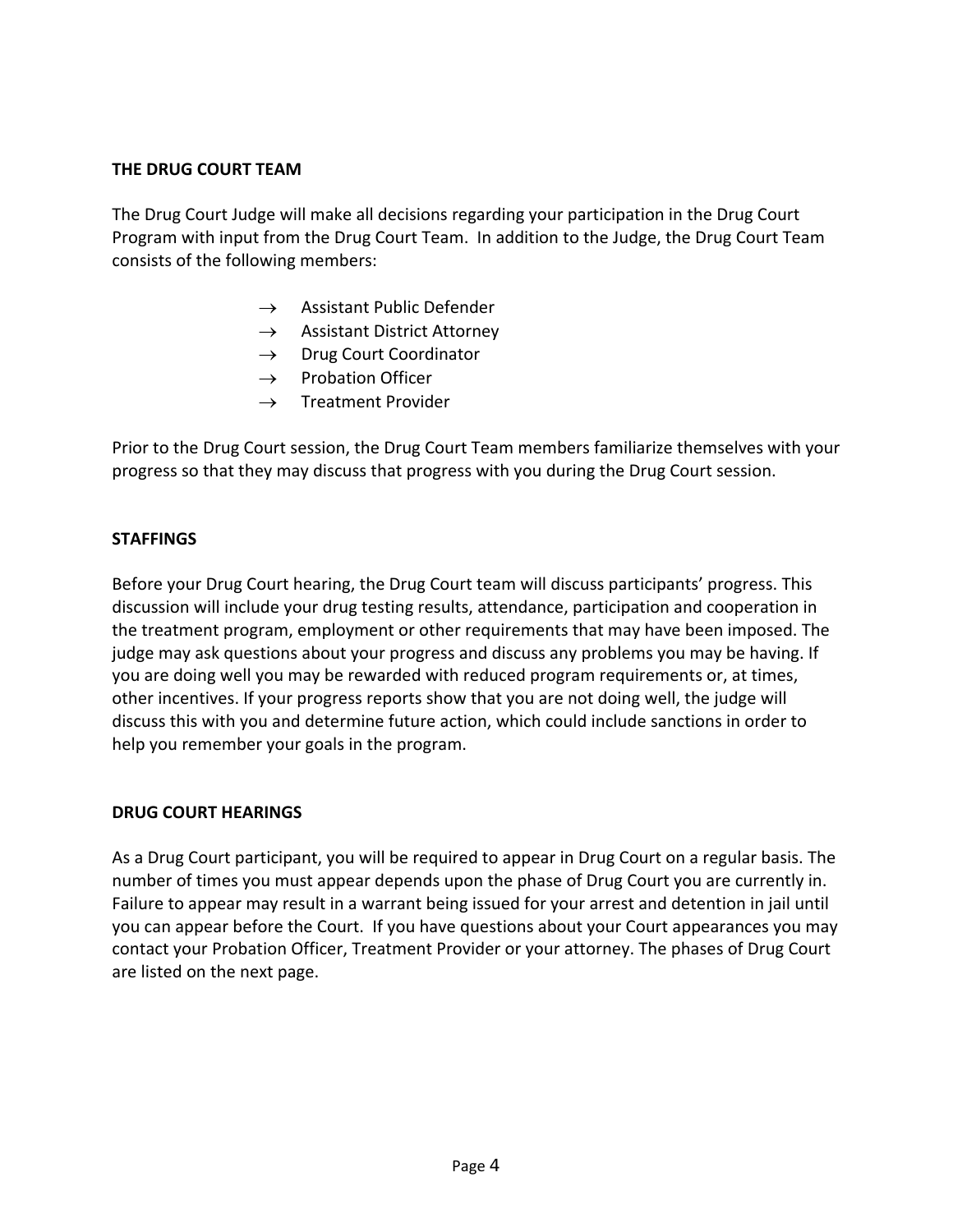# **CONFIDENTIALITY**

State licensing requires that your identity and privacy be protected. In response to these regulations, the Lancaster County Court of Common Pleas Adult Drug Court and its treatment providers have developed policies and procedures that guard your privacy. You will be asked to sign a Consent for Disclosure of Confidential Treatment Information. This disclosure of information is for the sole purpose of hearings and reports concerning your specific case. Failure to sign the appropriate releases will render you ineligible to participate in the Drug Court program.

 $\rightarrow$  Participants should be reminded that, similar to other Adult Court proceedings, their appearance in Adult Drug Court, before the Drug Court Judge is open to the public. They should expect members of the community, other Drug Court participants, and/or news media to be present at the Drug Court hearings.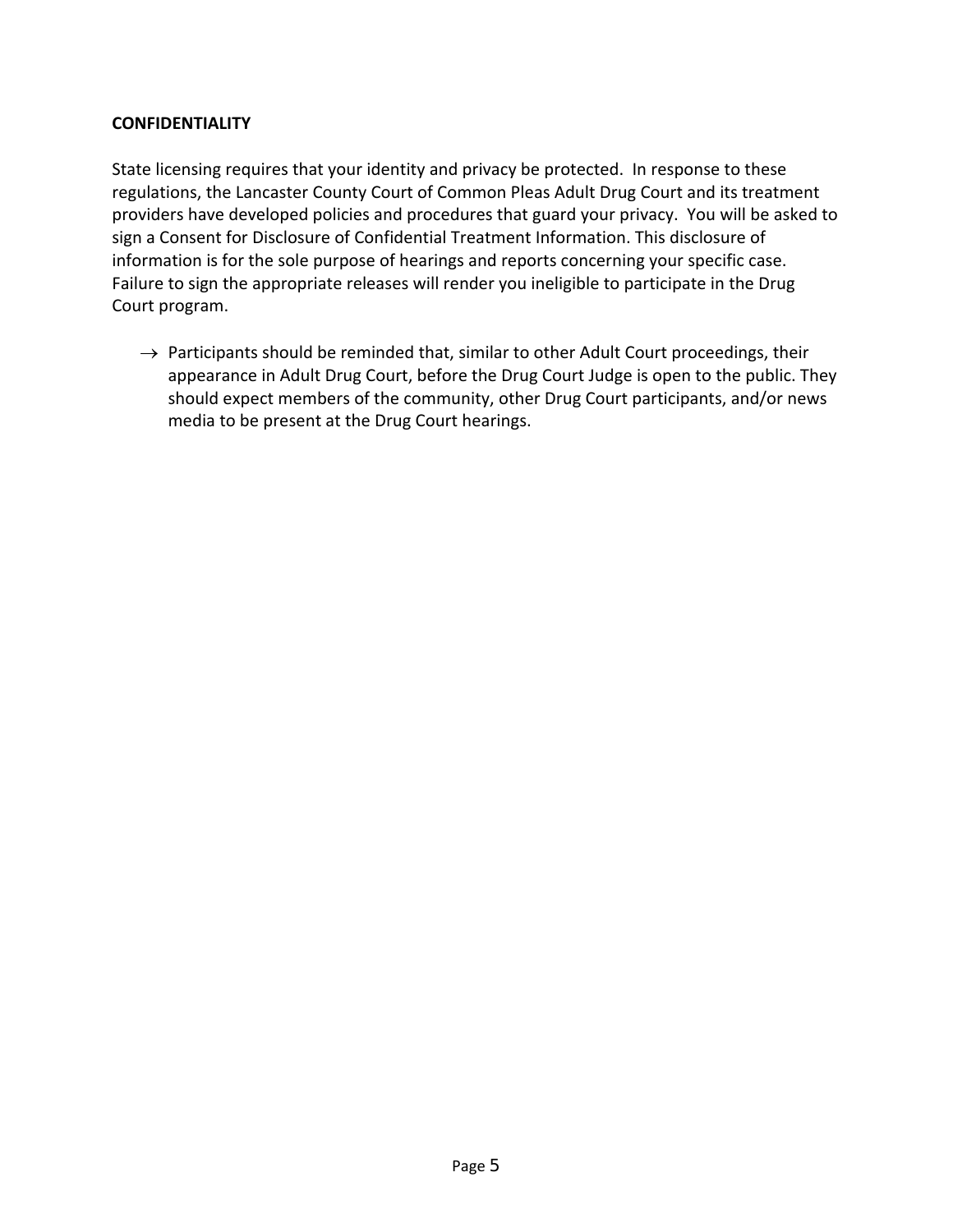# **PHASES OF DRUG COURT**

Drug Court is, at minimum, a 12‐month program divided into four phases. A participant must successfully complete each phase before transitioning to the next phase. When requesting a promotion the participant must complete a written application.

#### **Phase I**

In Phase I, participants will be required to focus almost exclusively on their addiction.

Requirements will include: (but may not be limited to)

- $\rightarrow$  Active participation in appropriate treatment program
- $\rightarrow$  Attendance at AA/NA meetings
- $\rightarrow$  Developing short term treatment goals
- $\rightarrow$  Community Service hours

#### **Phase II**

In Phase II, participants will maintain much of the requirements from Phase I. However, they will be required to apply skills learned in treatment to the broader community.

Requirements will include: (but may not be limited to)

- $\rightarrow$  Active participation in treatment program
- $\rightarrow$  Seek employment or employment training
- $\rightarrow$  Pursue appropriate educational goals

## **Phase III**

In Phase III, participants will continue to address individual recovery issues, while developing a long term recovery plan.

Requirements will include: (but may not be limited to)

- $\rightarrow$  Active participation in treatment program
- $\rightarrow$  Maintain full-time employment
- $\rightarrow$  Develop long term recovery goals and action plan

## **Phase IV**

In Phase IV, participants must complete their individual treatment programs. Participants will update long term recovery goals, and submit an application for program graduation.

Requirements will include: (but may not be limited to)

- $\rightarrow$  Completion of approved treatment program
- $\rightarrow$  Update and submit Aftercare Plan
- $\rightarrow$  Completion of approved education program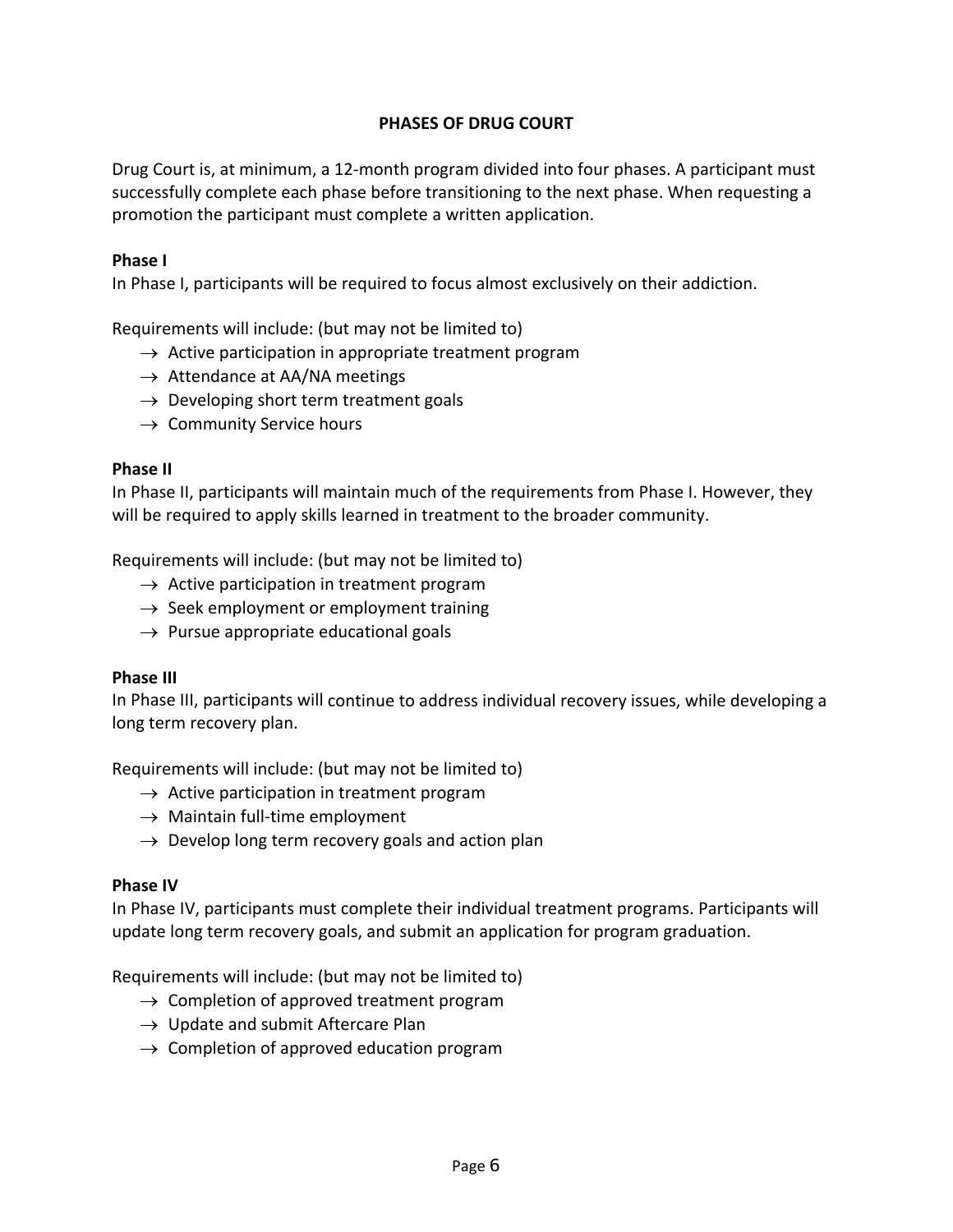# **ADULT DRUG COURT RULES**

- 1. The participant must attend all required Court Hearings.
- 2. The participant must attend all required Probation appointments.
- 3. The participant must attend all recommended Treatment Meetings and sign appropriate Release of Information and Confidentiality forms allowing Treatment Providers to release relevant information regarding their drug and/or alcohol treatment.
- 4. The participant may not change their residence without prior consent from the supervising Probation Officer.
- 5. The participant must agree to abstain from the possession or use of, drugs and alcohol and related paraphernalia.
- 6. The participant must not possess any firearms, weapons, instruments of crime, drug paraphernalia, or contraband. The participant will submit their person, residence or property, to search at any time based upon reasonable suspicion of possession of the aforementioned items.
- 7. The participant must submit to urinalysis and/or breathalyser tests as directed.
- 8. The participant must obtain and maintain regular employment, as directed.
- 9. The participant may not provide false statements, verbally or in writing, to the Adult Drug Court Program.
- 10. The participant must waive their right to a Preliminary Hearing, enter a Guilty Plea and agree to have their sentence deferred pending completion of the Adult Drug Court Program.
- 11. The participant must comply with all local, state and federal laws. Participants must immediately notify their supervising Probation Officer of any arrest or investigation by a law enforcement agency.
- 12. The participant is expected to adhere to all conditions imposed upon them by the Adult Drug Court Team. Failure to comply may result in sanctions being imposed by the Adult Drug Court Judge.
- 13. Each Drug Court participant will be given a complete set of rules and regulations to sign upon admission to the drug court program.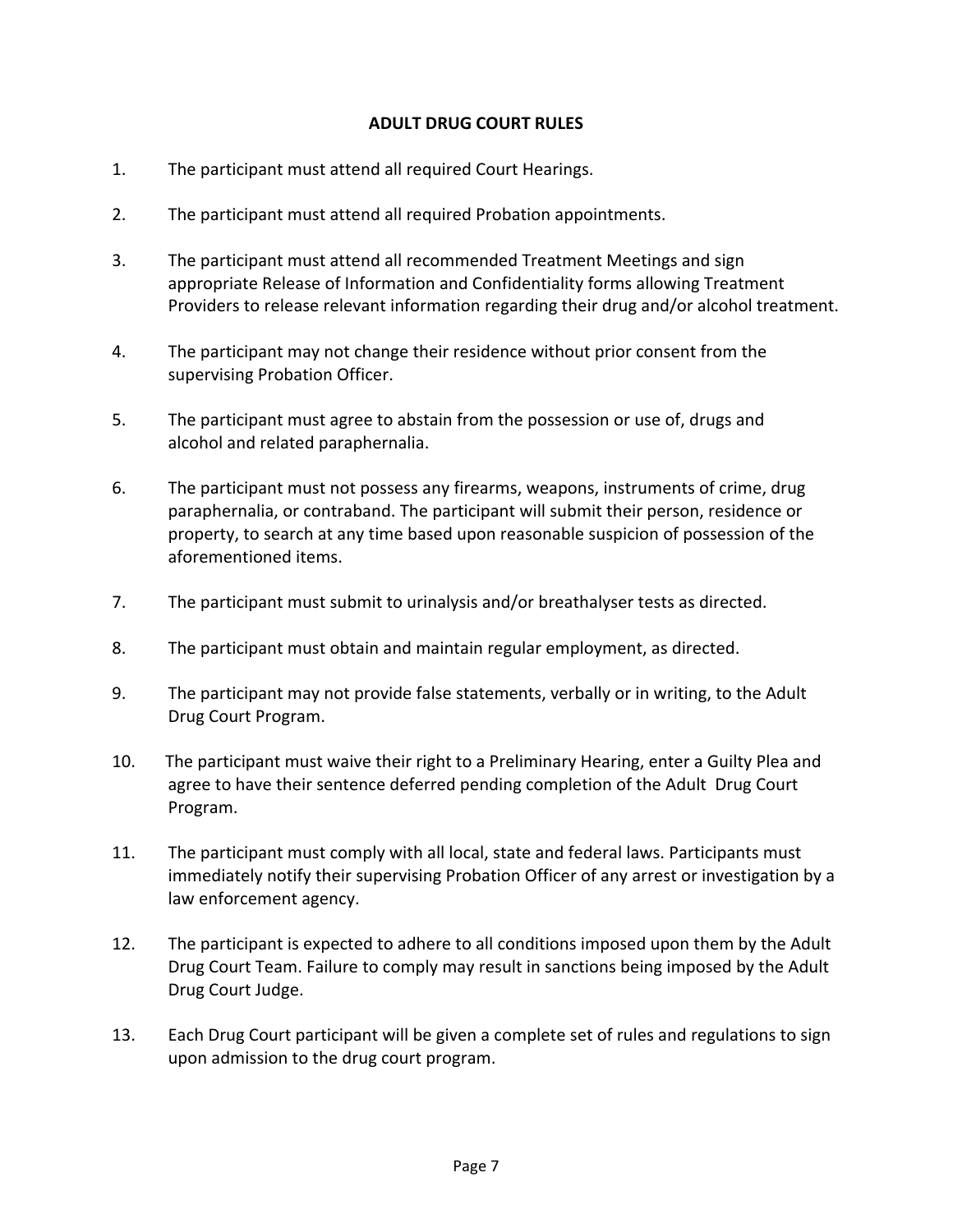# **INCENTIVES**

The Drug Court Team has implemented an incentive program called "PAR Program." This stands for Participant Achievement Recognition Program. As a participant in the Drug Court Program, you will be given a PAR card. With this card, you can earn incentives based on your recent performance in the Drug Court Program. Incentives will be awarded by the Drug Court Team dependent upon available resources.

# **SANCTIONS**

Participants may incur sanctions for noncompliance with Adult Drug Court requirements. Sanctions will be graduated and become more severe in nature depending on the type and frequency of the infraction. Sanctions may include, but are not limited to, the following: demotion or freeze in Phase status, increased drug testing, Time in Courtroom, and supervision requirements, fines, incarceration, and expulsion from Adult Drug Court.

# **TERMINATION FROM DRUG COURT**

Warrants, new arrests, or a violation of any aspect of program rules and regulations, may result in your termination from the Drug Court Program. Specific violations which could result in termination, include the following:

- $\rightarrow$  Missed and/or positive drug tests;
- $\rightarrow$  Tampering with drug test;
- $\rightarrow$  Demonstrating a lack of program response by failing to cooperate with the drug court team or treatment program;
- $\rightarrow$  Violence or threat of violence directed at Drug Court Team members, treatment staff, other participants of the program or other clients of the treatment providers.

Participants terminated from Drug Court shall be returned to court for sentencing on the original charge. Sentencing shall be within the sole discretion of the Sentencing Judge, limited only by the maximum penalty allowed by law.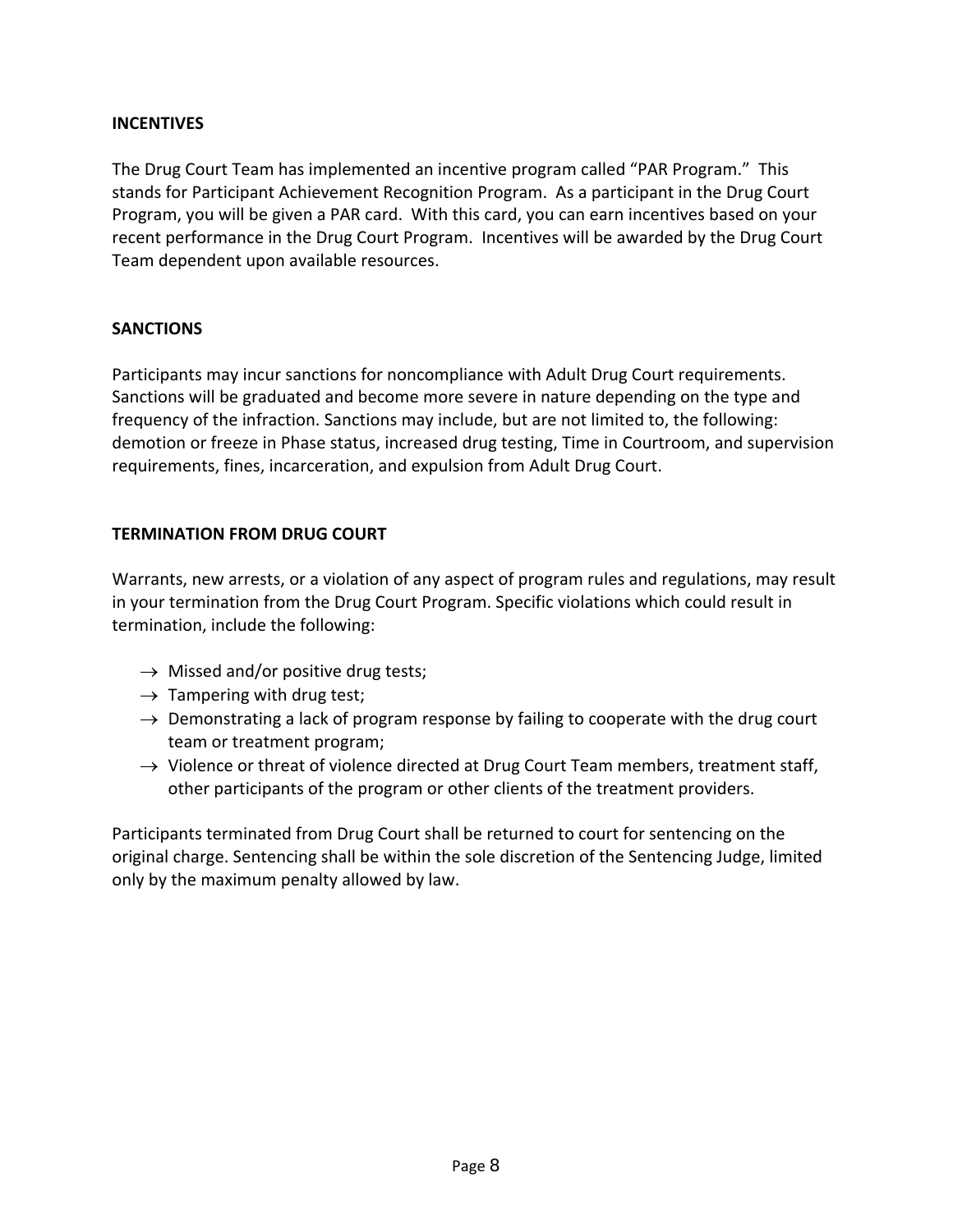# **SEARCH AND ARREST REQUIREMENTS**

As a participant in Drug Court, you are required to submit your person, vehicle, place of residence or area to search and seizure of narcotics, drugs or other contraband at any time of the day or night with or without a search warrant, without prior notice and without probable cause by any authorized representative of the Adult Drug Court Program.

Participants who are detained on new charges will be re‐evaluated for retention in the drug court program. If a participant is retained, sanctions may be imposed by the Drug Court Judge. Participants are reminded to notify their supervising Probation Officer of any contact with a law enforcement agency.

# **CHEMICAL TESTING**

- $\rightarrow$  You will be drug tested randomly throughout your entire Drug Court Program.
- $\rightarrow$  You will be observed to ensure freedom from errors.
- $\rightarrow$  If you miss a test, it will count as a positive (dirty) test.
- $\rightarrow$  If you have a positive test in any Drug Court Phase, the Judge, based on recommendations from the Drug Court Team, will apply immediate sanctions.

Drug Court Graduates are reminded they must submit to random testing during their aftercare phase, to monitor their compliance and assure their eligibility to have their original charge(s) dismissed or their record expunged.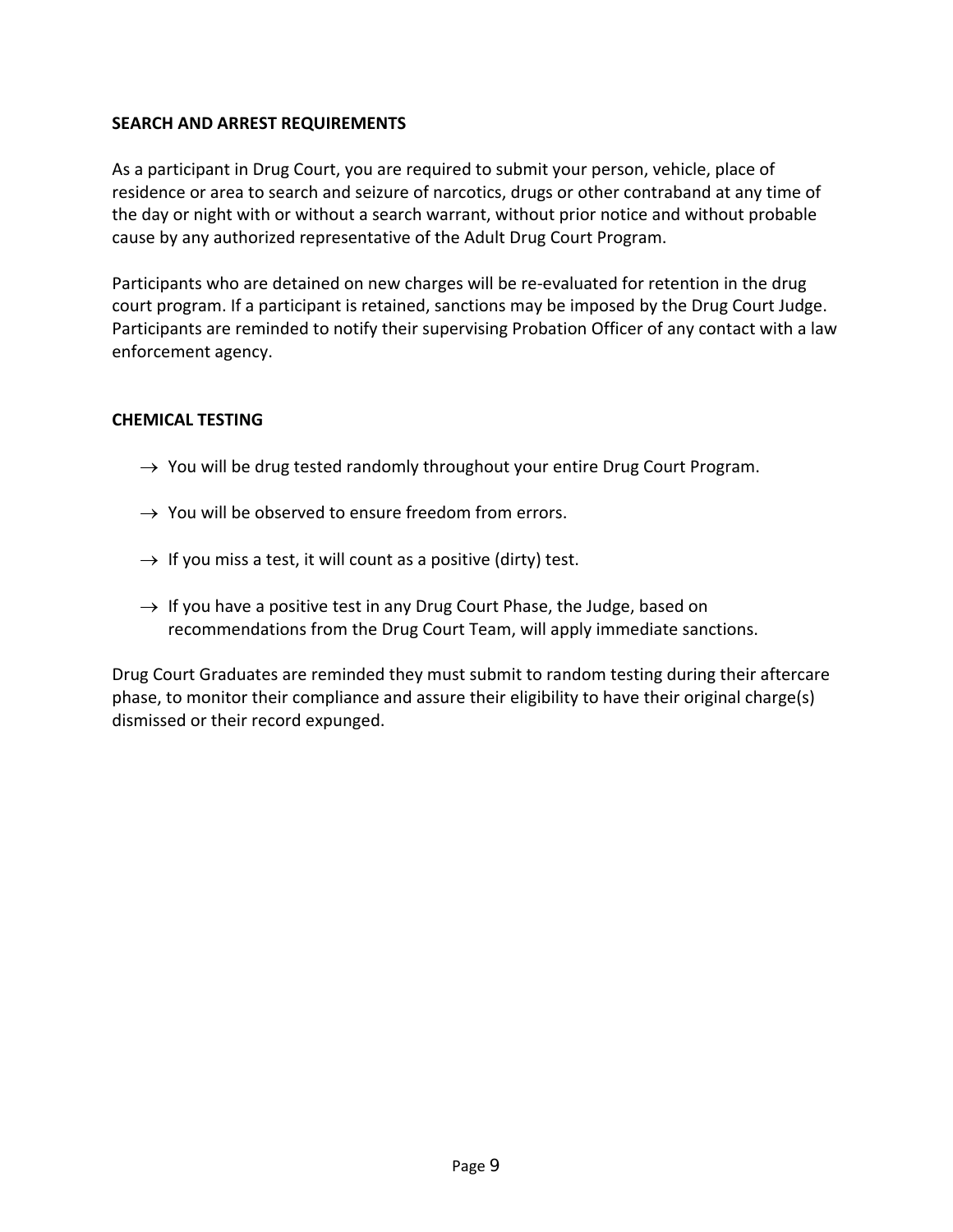# **GRADUATION**

Upon your successful completion of a treatment program and satisfaction of all other Court requirements including continued sobriety, you will graduate from Drug Court.

Graduation from the Drug Court Program is recognized as a very important event. Your loved ones will be invited to join you at a special ceremony as the Drug Court Team congratulates you for successfully completing Phases I – IV of the Drug Court Program and achieving your goal to establish a drug‐free lifestyle.

# **ALUMNI GROUP**

As a graduate of the Lancaster County Court of Common Pleas Adult Drug Court you are invited to form and participate in a recovery‐based support group. This group is independent of the Drug Court and its sustainability would be dependent on drug court graduates participating.

## **CONCLUSION**

The goal of the Lancaster County Court of Common Pleas Adult Drug Court Program is to help you achieve a life free of dependence on mind‐altering substances. The Judge and the Drug Court Team are here to guide and assist you, but the final responsibility is yours. To succeed, you must be motivated to make this commitment to a drug free life.